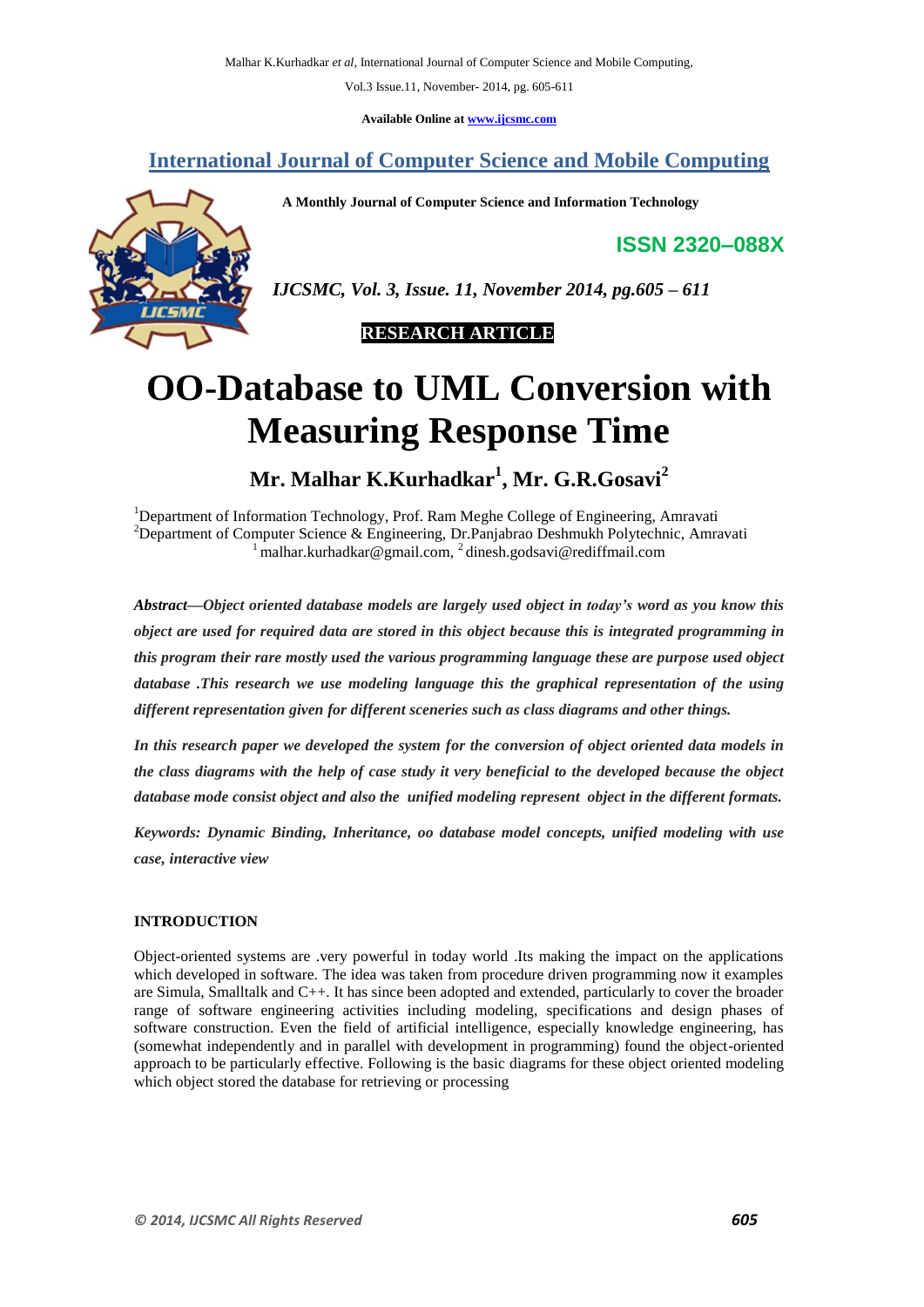Vol.3 Issue.11, November- 2014, pg. 605-611



Following are the concept of object oriented with the help of Bank management system in which bank management system use the database for the different whole bank in which the data objects are created for the each and every entities each and every entity having different attributes .Persistent memory having the abstract database objects the different operation store different truncations and intermediate provide operations it is interface user interface and different concept one by one

**Classes**: The persistent data of tables in the relational model is replaced by a collection of persistent ADOs, and the generalized data manipulation procedures are replaced by the public interfaces of objects.



#### **Dynamic Binding & user interface**

We have seen that data classes define the meta-structure of an object-oriented database as well as the behavior of ADOs that instantiate them. Different applications will typically call for different data classes to be defined .A standard user interface of generalized operations that is application independent. Instead, the user interface for an application must be defined in the object-oriented database schema itself.

#### **Dynamic Binding**

The name of a procedure statically defines the code to be executed, ie. it is possible to determine at compile time the code to be activated for any procedure call. Suppose for example, the following procedure was defined: Object-Oriented Data Model

Print\_balance( accountno: String, amount: Numeric) {… code–for–Print\_Person …}

The procedure name 'Print\_balance' will be statically bound to {... code–for–Print\_Person ...}.

#### **Dynamic & Static Inheritance**

A user-defined class will typically use system-provided classes (and other defined classes) to structure its private memory and define its methods. Memory is structured as a set of variable-domain bindings,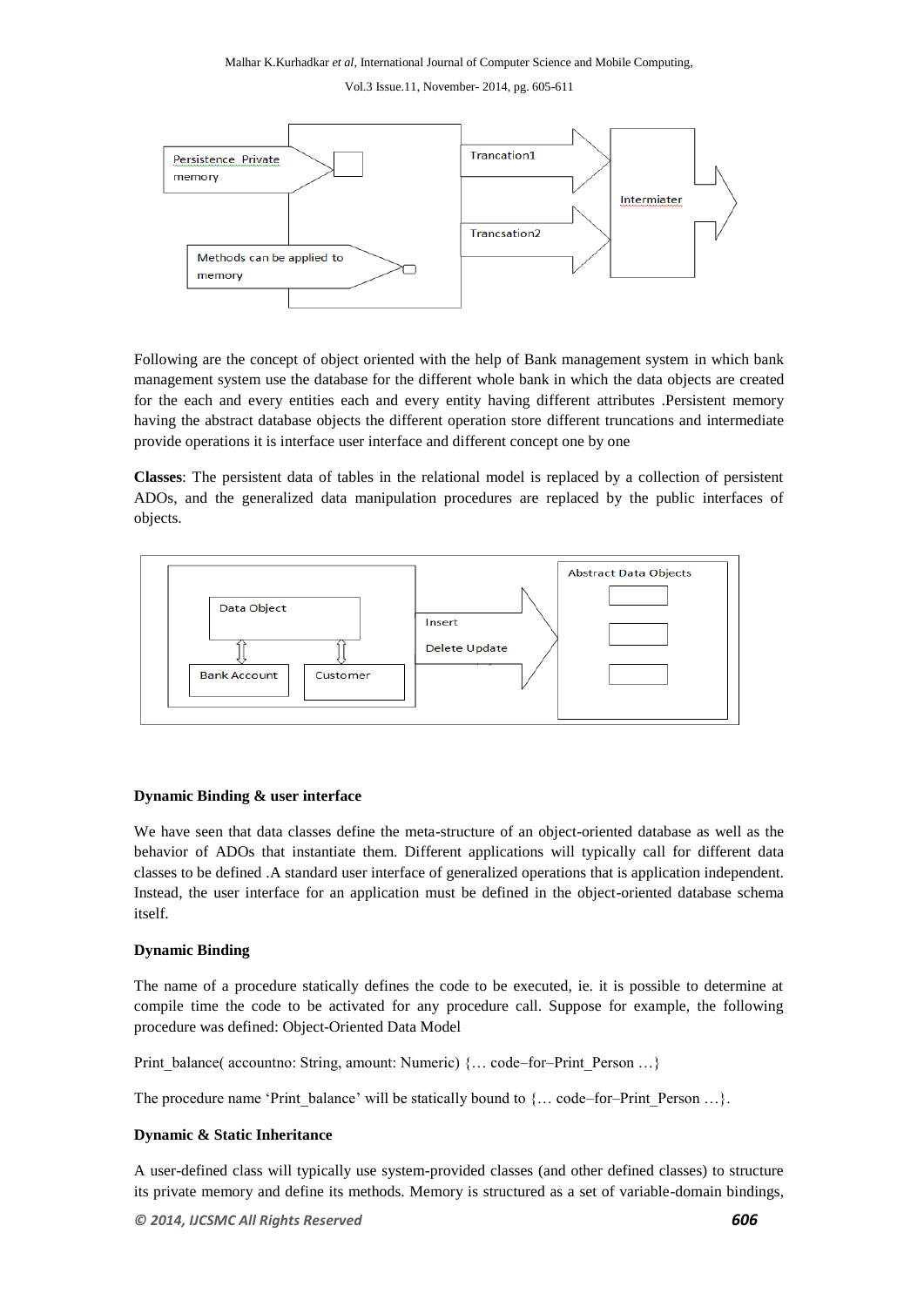allowing essentially client-server associations between Data objects. In object-oriented systems, messages play the role of procedure calls and method selectors are analagous to procedure names. In contrast, however, it is not possible to determine statically the code to be executed for a given message. This is because the instance to which a message is directed can only be determined dynamically (at runtime) and the code associated with the specified selector is likely to be different for objects from different classes

| Account             | Type   |  |
|---------------------|--------|--|
| <b>Type: String</b> | Amount |  |
| Amount:Numeric      |        |  |
|                     |        |  |
| Employee            | Name   |  |
| Name:String         |        |  |
|                     |        |  |

#### **UML(Unified Modeling Language)**

IT professional use unifying language as for developing computer application. It is standard programming in dependant The similar Phenomena spawn Linux,J2EE,It works on diagrams ,there are different graphical representation for different entities The most useful, standard UML diagrams are: use case diagram, class diagram, sequence diagram, state chart diagram, activity diagram, component diagram, and deployment diagram. Let explain all These with the help of different examples

**Use Case**: The relationships among different use cases. Use-case diagrams generally show groups of use cases -- either all. main purpose of the use-case diagram is to help development teams visualize the functional requirements of a system, Following figure illustrated the Use Case



The diagrams shows use case of customer who are looking for withdrawal of money also manager shows the annual report the truncation will be done cashier and also those customer having loan that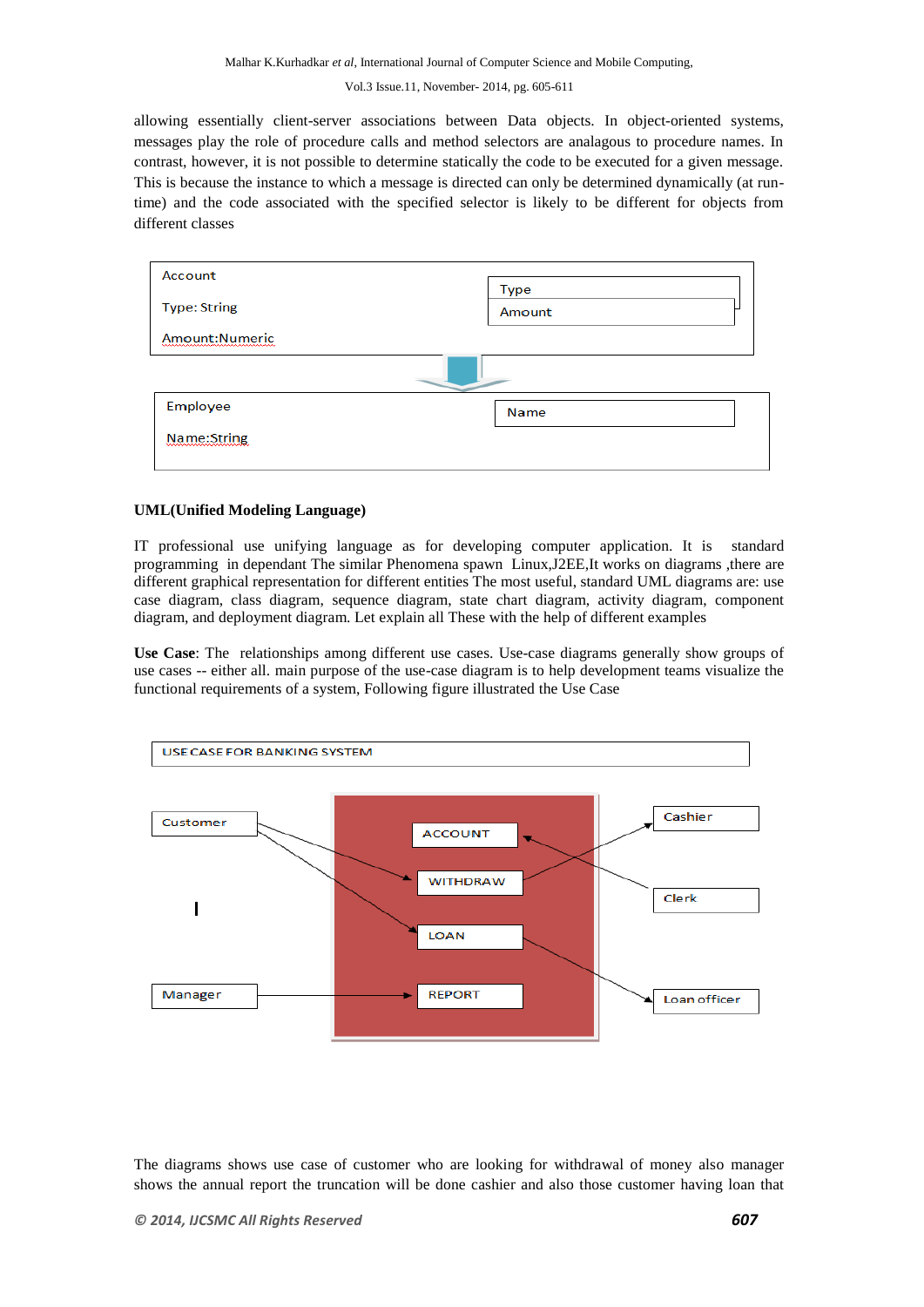case will section by loan officer these complete diagrams shows the overall structure of application which also helps to developed the database object using different data models

#### **Class diagrams**

The class diagram shows how the different entities (people, things, and data) relate to each other; in other words, it shows the static structures of the system. A class diagram can be used to display logical classes, which are typically the kinds of things the business people in an organization talk about – Loan,account,customer,banks place,loans, and interest rates. Class diagrams can also be used to show Implementation classes, which are the things that programmers typically deal with. An implementation class diagram will probably show some of the same classes as the logical classes diagram. The implementation class diagram won't be drawn with the same attributes, however, because it will most likely have references to things like Vectors and Hash Maps.

| Withdrawal                             |
|----------------------------------------|
|                                        |
| <b>Accno:</b> int<br>maaanaanaan saana |
| <b>Amount:int</b>                      |
|                                        |
| Withdraw(): void                       |

**Figure:** Sample diagram for the class diagram for Withdrawal

Every developer know the class diagram how to create with the help of use caser also it provide the inheritance concept e.g. when any one wants to open account there are two type have account 1.saving 2.current both having some similar attribute which comes from account i.e. account no,& amount etc. There number of types for diagrammatic model such as

#### **Sequence diagram**:

A sequence diagram has two dimensions: The vertical dimension shows the sequence of messages/calls in the time order that they occur; the horizontal dimension shows the object instances to which the messages are sent. State chart Diagram it shows the flow of truncation how the flow of the operations happened state to state It can be argued that every class has a state, but that every class shouldn't have a state chart diagram. Only classes with "interesting" states -- that is, classes with three or more potential states during system activity

#### **Activity diagram**

It is the procedural flow of diagram it actually shows the high level business diagrams to show the operation in the business process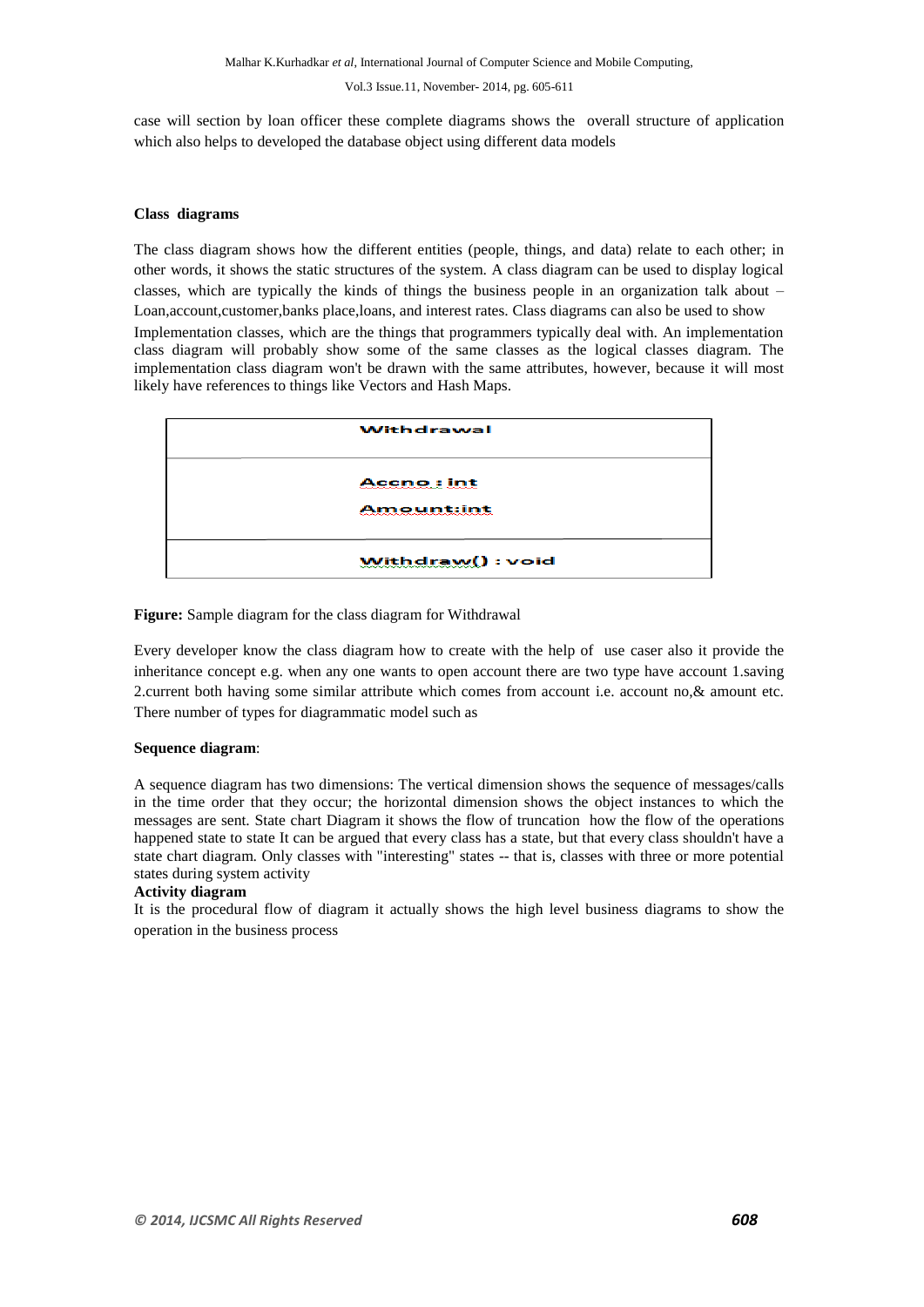# **Deployment diagram**

It is the actually deployment of the representation or its called physical implementation. We are developing the bank model now we knows the OO database models consist Different objects



# **Figure** For the class diagrams for entities

# **A sample of object oriented database this the Sequence diagram for banking system**



# **Analytical Study of OO-Database object to the UML Model are**

# **Query Response Time calculation**

In object database query process the query processor is a procedure that selects the suitable strategy which executes and generates the result. Query processor select the appropriate query for produce the result at minimum time. The query response time is a time in which the query processor executes and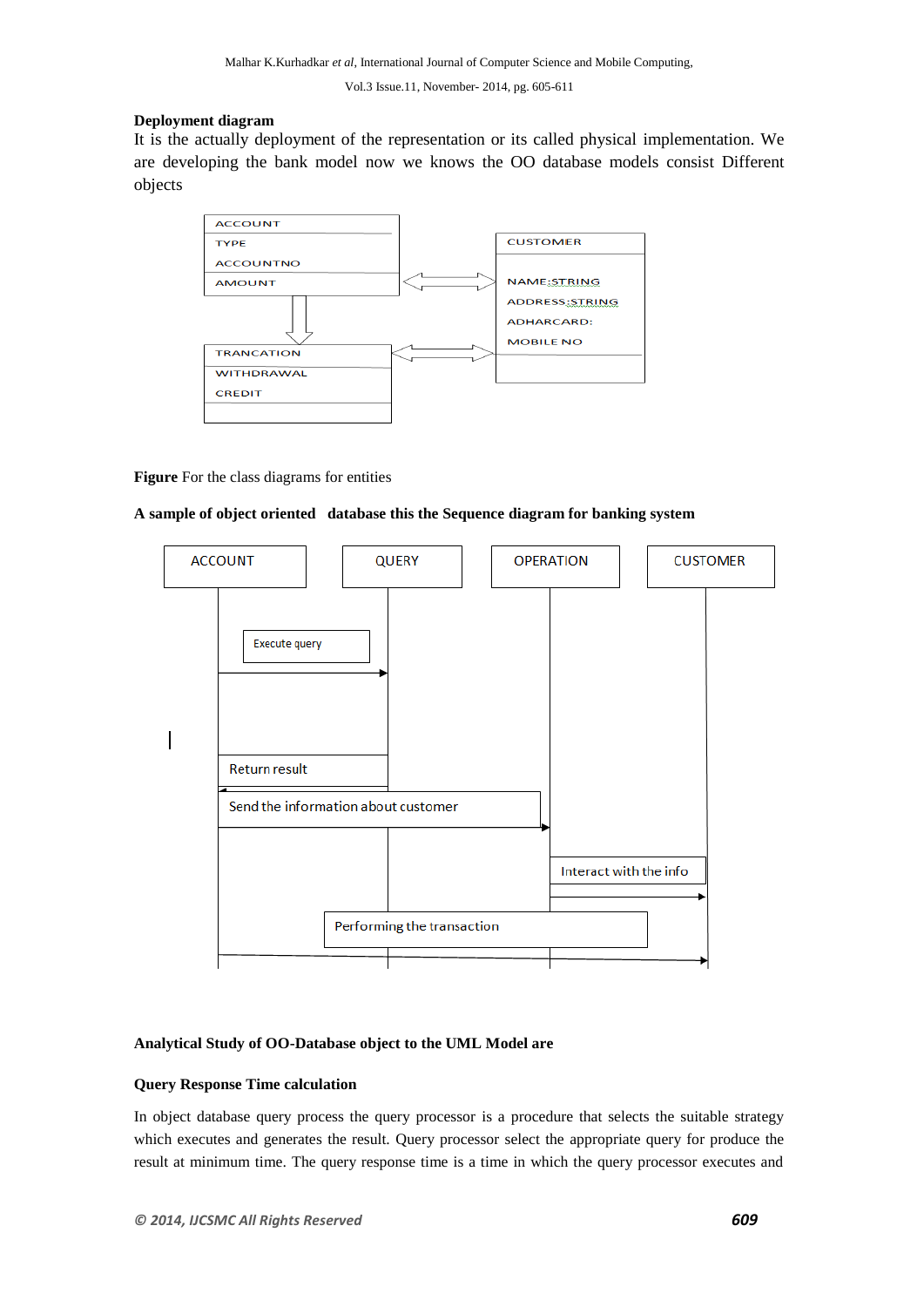generates a result in the response of requested data-base by the user. The query response time (QRT) is the part of the query processing strategy (QPS) For calculating the response time the algorithm given below as DECLARE@EndTime DATETime DECLARE@StartTime DATETIME DECLARE@I INT  $SET@I=0$ SET@StartTime = GETDATE() SET@EndTime = GETDATE() While(@I<10) Begin PRINT 'StartTime = ' + CONVERT(VARCHAR(30), @StartTime,121) Select Cust\_Name,Date\_of\_Commt,Prem\_Due\_Date from tblCustomers  $SET @I = @I+1$ PRINT' EndTime = ' + CONVERT (VARCHAR(30), @EndTime,121) PRINT 'RESPONSETIME = '+ CONVERT (VAR CHAR (30),@ENDTIME-@STARTTIME,114)+'' End

y the use of above code, a query response time is compute on the basis of five runs. It is computed in millisecond and on the basis of five runs, average response time is evaluated. In query, lines of codes are increase from 10 to  $10^5$ . As depicted in the graph, it is increasing as the lines of code increasing,

#### **Conclusion**

In this paper we show UML is the powerful Programming language and the language helps to converting the object oriented data model to UML model it help to developed application and database also it calculate the execution speed with the help of total response time. query response time is computed after designing of the UML class and the steps of executions in the form of sequence diagram. This conversion of object oriented database model is very powerful tool for the converting into UML model which helps to develop the readymade programs It very useful for developing the large application.

# **REFERENCES**

- *1. M. Blaha and J. Rumbaugh, "Object Oriented Modeling," 2nd Edition, Prentice Hall, Upper Saddle River, 2005.*
- *2. G. Booch, J. Rumbaugh and I. Jacobson, "The Unified Modeling Language User Guide," 12th Indian Reprint, Pearson Education, Upper Saddle River, 2004.*
- *3. G. Booch, J. Rumbaugh and I. Jacobson, "The Unified Modeling Language User Guide," Addison Wesley, Reading, 1999.*
- *4. G. Booch, "Object-Oriented Analysis and Design with Applications," 2nd Edition, Addison Wesley, Reading, 1994.*
- *5. S. Cranefiel and M. Purvis ,"UML as an Ontology Modeling Language," Proceedings of the Workshop on Intelligent Information Integration, 16th International Joint Conference on Artificial Intelligence, Barcelona, 16-22 July 1999.*
- *6. U. Dayal, "Of Nests and Trees: A Unified Approach to Processing Queries That Contain the Nested Sub Queries, Aggregates and Quantifiers," Proceedings of 13th VLDB Conference, Brighton, 1-4 September 1987, pp. 197-208.*